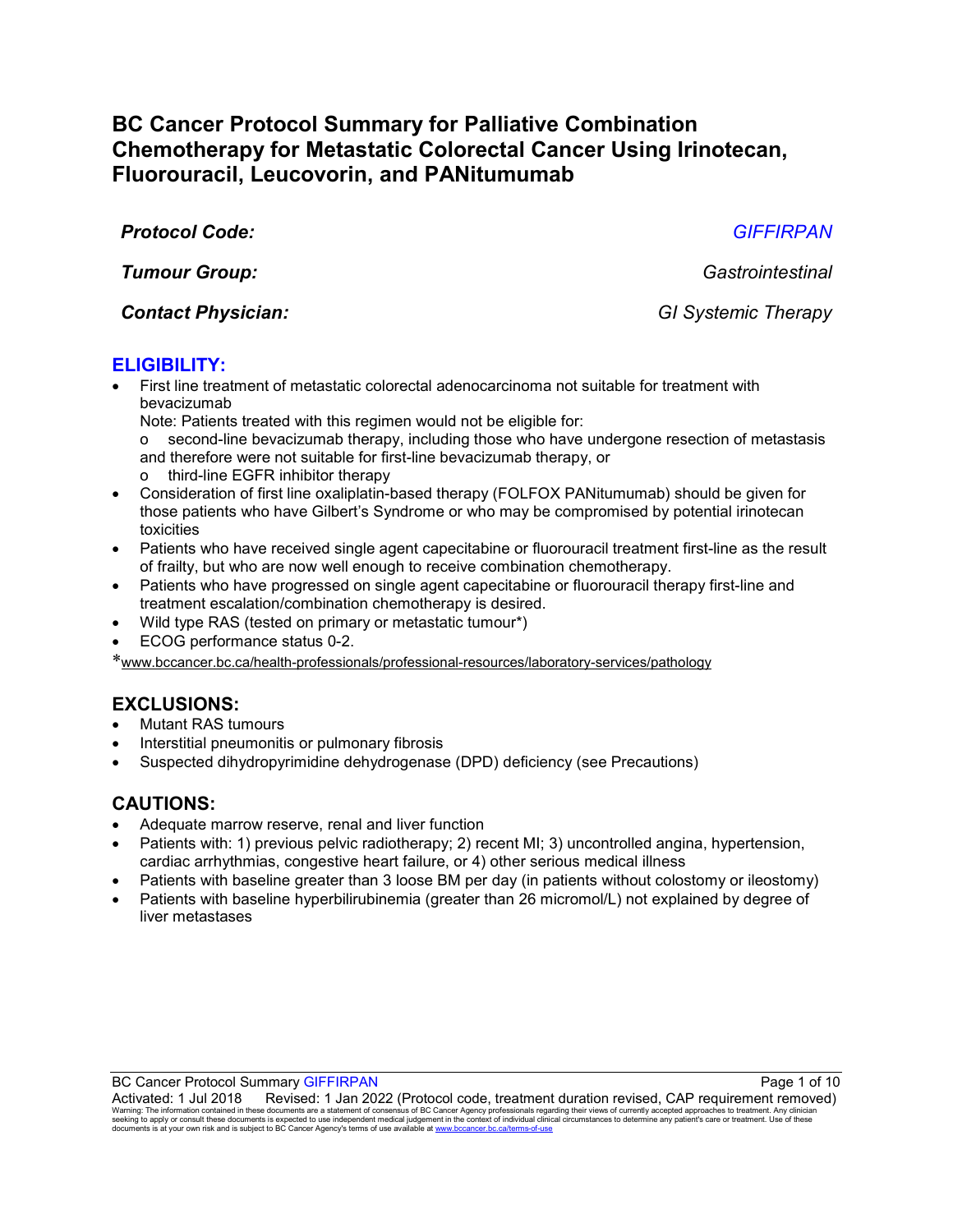### **TESTS AND MONITORING:**

- **Baseline:** CBC and differential, platelets, creatinine, LFTs (bilirubin, ALT, alkaline phosphatase), sodium, potassium, magnesium, calcium, appropriate imaging study. Optional: CEA, CA 19-9
- **Prior to each cycle:** CBC and differential, platelets, creatinine, LFT's (bilirubin, ALT, alkaline phosphatase), sodium, potassium, magnesium, calcium
- For patients on warfarin, weekly INR during fluorouracil therapy until stable warfarin dose established, then INR prior to each cycle.
- If clinically indicated: CEA, CA 19-9
- Quantitative evaluation of disease response status every six to twelve weeks; discontinue therapy if any progression of disease.
- **Post-treatment:** monthly sodium, potassium, magnesium, calcium for 2 months after last PANitumumab dose or as recommended by MRP.

#### **PREMEDICATIONS:**

- Antiemetic protocol for high-moderate emetogenic chemotherapy for FOLFIRI (see [SCNAUSEA\)](http://www.bccancer.bc.ca/HPI/ChemotherapyProtocols/SupportiveCare/SCNAUSEA.htm).
- Atropine may be required for treatment or prophylaxis of diarrhea (see Precautions)**.**
- Prochlorperazine should be avoided on the same day as irinotecan treatment due to the increased incidence of akathisia.
- Consider preemptive therapy for PANitumumab-induced dermatologic toxicity (see below).

#### **TREATMENT:**

| Drug         | <b>Dose</b>            | <b>BC Cancer Administration Guidelines</b>                                                                    |  |
|--------------|------------------------|---------------------------------------------------------------------------------------------------------------|--|
| PANitumumab  | 6 mg/kg                | IV in NS 100 mL over 1 hour using a 0.2 micron in-line filter                                                 |  |
|              |                        | If tolerated, administer over 30 minutes in subsequent cycles.                                                |  |
|              |                        | Flush line pre and post infusion with NS                                                                      |  |
| irinotecan** | 180 mg/m <sup>2</sup>  | IV in 500 mL of D5W over 1 hour 30 min                                                                        |  |
| leucovorin** | 400 mg/m <sup>2</sup>  | IV in 250 ml D5W over 1 hour 30 min                                                                           |  |
| fluorouracil | 400 mg/m <sup>2</sup>  | IV push, after leucovorin, THEN                                                                               |  |
| fluorouracil | 2400 mg/m <sup>2</sup> | IV over 46 h in D5W to a total volume of 230 mL by continuous<br>infusion at 5 mL/h via Baxter LV5 INFUSOR*** |  |

Repeat every 14 days until disease progression or unacceptable toxicity.

**\*\****Irinotecan and leucovorin may be infused at the same time by using a y-connector placed immediately before the injection site. Irinotecan and leucovorin should not be combined in the same infusion bag. Leucovorin dose remains at 400 mg/m2 IV over 1 hour and 30 minutes when concurrent irinotecan is omitted.*

BC Cancer Protocol Summary GIFFIRPAN **Page 2 of 10**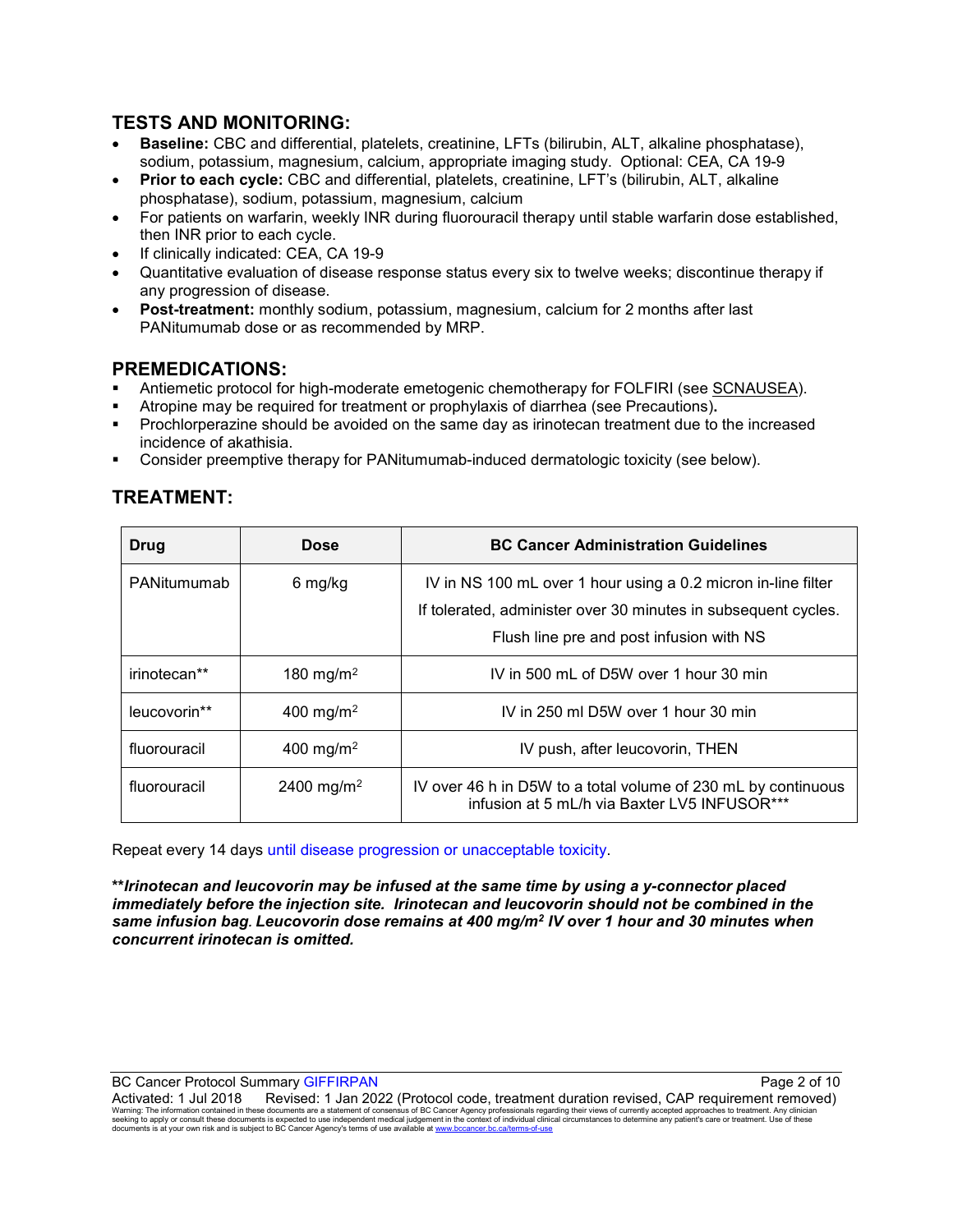**\*\*\*** *A*lternative administration:

 For 3000 to 5500 mg dose select INFUSOR per dose range below (doses outside dose banding range are prepared as ordered):

| <b>Dose Banding Range</b> | Dose Band INFUSOR (mg)           |
|---------------------------|----------------------------------|
| Less than 3000 mg         | Pharmacy to mix specific<br>dose |
| 3000 to 3400 mg           | 3200 mg                          |
| 3401 to 3800 mg           | 3600 mg                          |
| 3801 to 4200 mg           | 4000 mg                          |
| 4201 to 4600 mg           | 4400 mg                          |
| 4601 to 5000 mg           | 4800 mg                          |
| 5001 to 5500 mg           | 5250 mg                          |
| Greater than 5500 mg      | Pharmacy to mix specific<br>dose |

Inpatients: 1200 mg/m2/day in 1000 mL D5W by continuous infusion daily over 23 h for 2 days

Patients with PICC lines should have a weekly assessment of the PICC site for evidence of infection or thrombosis.

All patients should be advised to obtain an adequate supply of loperamide (IMODIUM®) with directions for the management of diarrhea.

### **DOSE MODIFICATIONS (A,B,C,D)**

- A. Dose Modifications for HEMATOLOGIC Toxicity (irinotecan and fluorouracil)
- B. NON-HEMATOLOGIC, NON-NEUROLOGIC Toxicity (irinotecan,fluorouracil,PANitumumab)
- C. DERMATOLOGIC Toxicity (PANitumumab)
- D. HYPOMAGNESEMIA (PANitumumab)

| Table 1 - Dose Reduction Levels for irinotecan, fluorouracil and PANitumumab (A,B) |  |  |
|------------------------------------------------------------------------------------|--|--|
|------------------------------------------------------------------------------------|--|--|

| Agent                           | Dose Level 0<br>(Starting Dose) | <b>Dose</b><br>Level-1 | <b>Dose</b><br>Level $-2$ | <b>Dose</b><br>Level $-3$     |
|---------------------------------|---------------------------------|------------------------|---------------------------|-------------------------------|
| irinotecan                      | 180 mg/m <sup>2</sup>           | 150 mg/m <sup>2</sup>  | 120 mg/m <sup>2</sup>     | <b>Discontinue</b><br>Therapy |
| fluorouracil<br>IV push         | 400 mg/m <sup>2</sup>           | 320 mg/m <sup>2</sup>  | 240 mg/m <sup>2</sup>     | <b>Discontinue</b><br>Therapy |
| fluorouracil<br><b>Infusion</b> | 2400 mg/m <sup>2</sup>          | 2000 mg/m <sup>2</sup> | 1600 mg/m <sup>2</sup>    | <b>Discontinue</b><br>Therapy |
| <b>PANitumumab</b>              | 6 mg/kg                         | $4.8 \text{ mg/kg}$    | $3.6$ mg/kg               | <b>Discontinue</b><br>Therapy |

*\* If IV push fluorouracil is delayed/omitted, leucovorin may also be delayed/omitted or reduced to 20mg/m2 IV push.* 

BC Cancer Protocol Summary GIFFIRPAN Page 3 of 10 AM AND TO A SAME A SAME RANGER AND THE RESERVE TO A SAME RANGE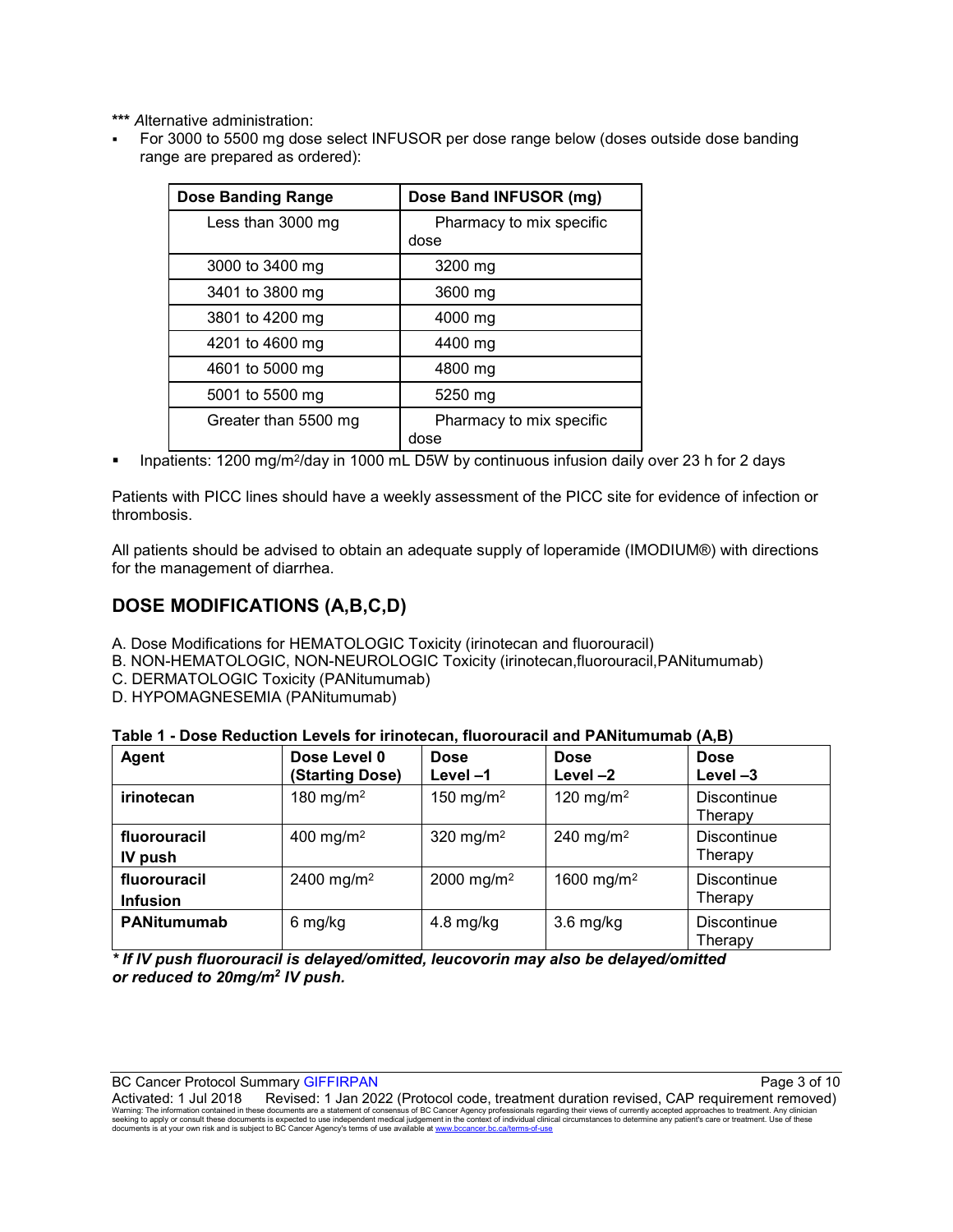|                                                                                                                                                                                                                            | <b>Prior to a Cycle</b><br>(Day 1)                                                                                                                   | <b>Toxicity</b>                    |                                                                    | Dose Level For<br><b>Subsequent Cycles</b> |                        |
|----------------------------------------------------------------------------------------------------------------------------------------------------------------------------------------------------------------------------|------------------------------------------------------------------------------------------------------------------------------------------------------|------------------------------------|--------------------------------------------------------------------|--------------------------------------------|------------------------|
|                                                                                                                                                                                                                            |                                                                                                                                                      | Grade                              | ANC $(x109/L)$                                                     | irinotecan                                 | fluorouracil           |
| If ANC less than 1.5 on Day 1<br>٠<br>of cycle, hold treatment.<br>Perform weekly CBC, maximum<br>of 2 times<br>If ANC is greater than or equal<br>٠<br>to 1.5 within 2 weeks, proceed<br>with treatment at the dose level | 1                                                                                                                                                    | greater than<br>or equal to<br>1.5 | Maintain dose<br>level                                             | Maintain dose<br>level                     |                        |
|                                                                                                                                                                                                                            | $\overline{2}$                                                                                                                                       | $1.0$ to less<br>than $1.5$        | Maintain dose<br>level                                             | Maintain dose<br>level                     |                        |
|                                                                                                                                                                                                                            | 3                                                                                                                                                    | $0.5$ to less<br>than $1.0$        | 1 dose level<br>◡                                                  | $\sqrt{ }$ 1 dose level                    |                        |
|                                                                                                                                                                                                                            | noted across from the <b>lowest</b><br><b>ANC</b> result of the delayed<br>$week(s)$ .<br>If ANC remains less than 1.5<br>after 2 weeks, discontinue |                                    |                                                                    |                                            |                        |
|                                                                                                                                                                                                                            | treatment.                                                                                                                                           | 4                                  | less than 0.5                                                      | $\downarrow$ 2 dose levels                 | $\sqrt{2}$ dose levels |
|                                                                                                                                                                                                                            |                                                                                                                                                      |                                    | Grade 4 neutropenia<br>& greater than or<br>equal to Grade 2 fever | $\downarrow$ 2 dose levels                 | $\sqrt{2}$ dose levels |

#### **A. Dose Modifications for HEMATOLOGIC Toxicity (irinotecan and fluorouracil)**

|   | <b>Prior to a Cycle</b><br>(Day 1)                                                                      | <b>Toxicity</b> |                                           |                           | Dose Level For<br><b>Subsequent Cycles</b> |
|---|---------------------------------------------------------------------------------------------------------|-----------------|-------------------------------------------|---------------------------|--------------------------------------------|
|   |                                                                                                         | Grade           | <b>Platelets</b><br>(x10 <sup>9</sup> /L) | irinotecan                | fluorouracil                               |
| ٠ | If platelets less than 75 on Day<br>1 of cycle, hold treatment.                                         |                 | greater than or<br>equal to 75            | Maintain dose<br>level    | Maintain dose<br>level                     |
|   | Perform weekly CBC, maximum<br>of 2 times.                                                              | 2               | 50 to less than<br>75                     | Maintain dose<br>level    | Maintain dose<br>level                     |
| ٠ | If platelets greater than or equal<br>to 75 within 2 weeks, proceed<br>with treatment at the dose level | 3               | 10 to less than<br>50                     | $\sqrt{1}$ dose level     | $\sqrt{1}$ dose level                      |
|   | noted across from the <b>lowest</b><br><b>platelets</b> result of the delayed<br>$week(s)$ .            |                 |                                           |                           |                                            |
| ٠ | If platelets remain less than 75<br>after 2 weeks, discontinue<br>treatment.                            | 4               | less than 10                              | $\sqrt{2}$ dose<br>levels | $\sqrt{2}$ dose levels                     |

BC Cancer Protocol Summary GIFFIRPAN Page 4 of 10 AM AND TO A SAME RADIO AND THE RESEARCH PAGE 4 Of 10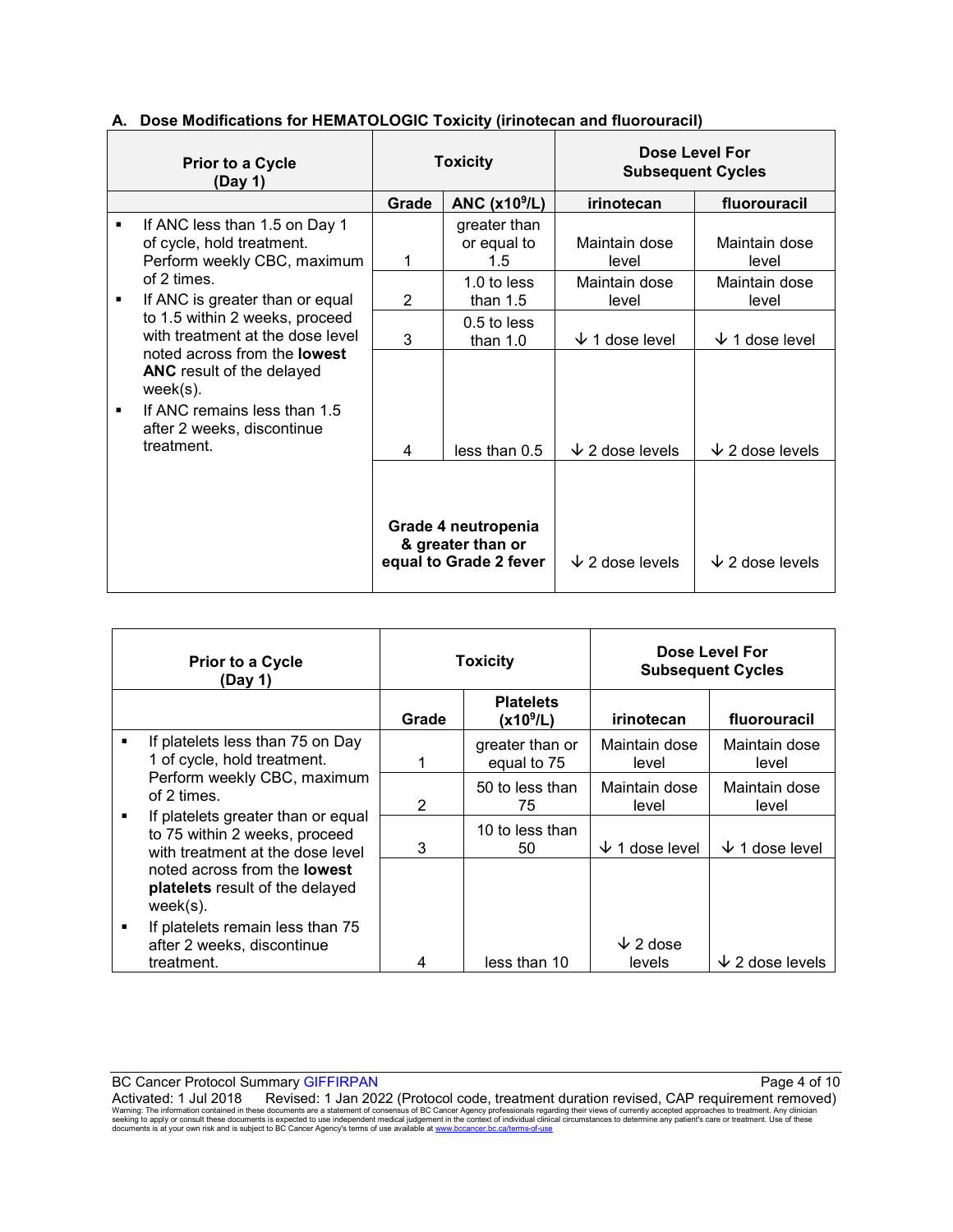#### **B. Dose Modifications for NON-HEMATOLOGIC Toxicity (irinotecan, fluorouracil, and PANitumumab)**

|                          |                                                                                                                                                                                                                                                                                                                                                                                                                          | <b>Toxicity</b>         |                                                                                                                                                                   | Dose Level For               |                           |                                               |
|--------------------------|--------------------------------------------------------------------------------------------------------------------------------------------------------------------------------------------------------------------------------------------------------------------------------------------------------------------------------------------------------------------------------------------------------------------------|-------------------------|-------------------------------------------------------------------------------------------------------------------------------------------------------------------|------------------------------|---------------------------|-----------------------------------------------|
| Prior to a Cycle (Day 1) |                                                                                                                                                                                                                                                                                                                                                                                                                          |                         |                                                                                                                                                                   |                              |                           | <b>Subsequent Cycles (See Precautions #1)</b> |
|                          |                                                                                                                                                                                                                                                                                                                                                                                                                          | Grade                   | <b>Diarrhea</b>                                                                                                                                                   | irinotecan                   | fluorouracil              | <b>PANitumumab</b>                            |
| ٠                        | If diarrhea greater than<br>or equal to Grade 2 on<br>Day 1 of any cycle, hold<br>treatment. Perform<br>weekly checks,<br>maximum 2 times.<br>If diarrhea is less than<br>٠<br>Grade 2 within 2 weeks,<br>proceed with treatment<br>at the dose level noted<br>across from the highest<br>Grade experienced.<br>If diarrhea remains<br>٠<br>greater than or equal to<br>Grade 2 after 2 weeks,<br>discontinue treatment. | 1                       | Increase of 2 to 3<br>stools/day, or mild<br>increase in loose<br>watery colostomy<br>output                                                                      | Maintain<br>dose level       | Maintain<br>dose level    | Maintain dose<br>level                        |
|                          |                                                                                                                                                                                                                                                                                                                                                                                                                          | $\overline{2}$          | Increase of 4 to 6<br>stools, or nocturnal<br>stools or mild increase<br>in loose watery<br>colostomy output                                                      | Maintain<br>dose level       | Maintain<br>dose level    | Maintain dose<br>level                        |
|                          |                                                                                                                                                                                                                                                                                                                                                                                                                          | 3                       | Increase of 7 to 9<br>stools/day or<br>incontinence,<br>malabsorption; or<br>severe increase in<br>loose watery<br>colostomy output                               | $\downarrow$ 1 dose<br>level | $\sqrt{1}$ dose<br>level  | $\downarrow$ 1 dose level                     |
|                          |                                                                                                                                                                                                                                                                                                                                                                                                                          | $\overline{\mathbf{A}}$ | Increase of 10 or more<br>stools/day or grossly<br>bloody colostomy<br>output or loose watery<br>colostomy output<br>requiring parenteral<br>support; dehydration | $\sqrt{2}$ dose<br>levels    | $\sqrt{2}$ dose<br>levels | $\sqrt{2}$ dose levels                        |

BC Cancer Protocol Summary GIFFIRPAN Page 5 of 10 AM AND TO A SAME RADIO STATE AND THE PAGE 5 OF 10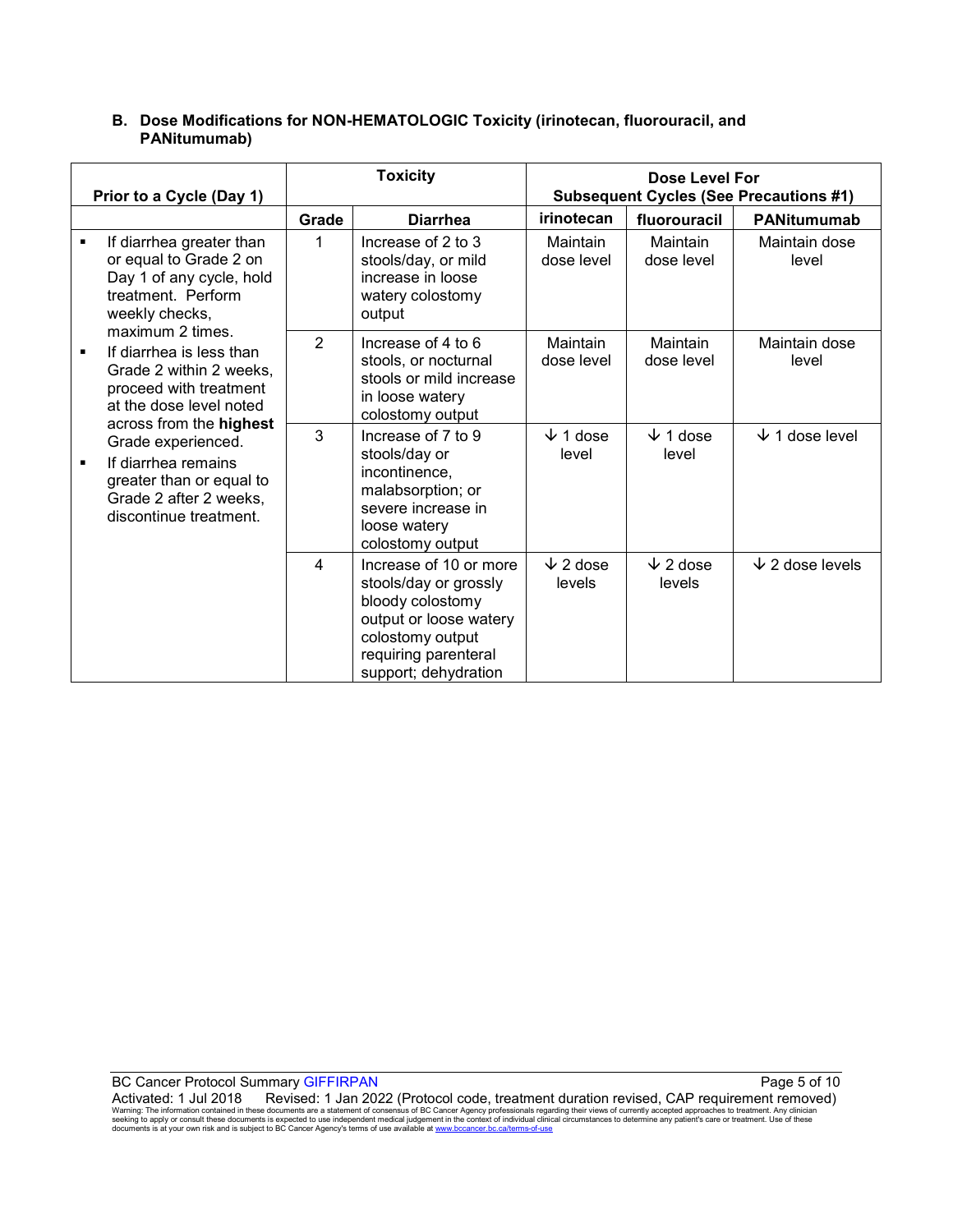| Prior to a Cycle (Day 1)                                                                                                                          |                                                                                                                                                             | <b>Toxicity</b>                                      |                                                             | Dose Level For<br><b>Subsequent Cycles</b> |                        |
|---------------------------------------------------------------------------------------------------------------------------------------------------|-------------------------------------------------------------------------------------------------------------------------------------------------------------|------------------------------------------------------|-------------------------------------------------------------|--------------------------------------------|------------------------|
|                                                                                                                                                   |                                                                                                                                                             | Grade                                                | <b>Stomatitis</b>                                           | irinotecan                                 | fluorouracil           |
| If stomatitis greater than<br>٠<br>or equal to Grade 2 on<br>Day 1 of any cycle, hold<br>treatment. Perform<br>weekly checks, maximum<br>2 times. | 1                                                                                                                                                           | Painless ulcers,<br>erythema or mild<br>soreness     | Maintain dose<br>level                                      | Maintain dose<br>level                     |                        |
|                                                                                                                                                   | $\mathcal{P}$                                                                                                                                               | Painful erythema,<br>edema, or ulcers but<br>can eat | Maintain dose<br>level                                      | Maintain dose<br>level                     |                        |
|                                                                                                                                                   | If stomatitis is less than<br>Grade 2 within 2 weeks,<br>proceed with treatment at<br>the dose level noted<br>across from the highest<br>Grade experienced. | 3                                                    | Painful erythema,<br>edema, ulcers, and<br>cannot eat       | Maintain dose<br>level                     | $\sqrt{1}$ dose level  |
|                                                                                                                                                   |                                                                                                                                                             | 4                                                    | As above but mucosal<br>necrosis and/or<br>requires enteral | Maintain dose<br>level                     | $\sqrt{2}$ dose levels |
| $\blacksquare$                                                                                                                                    | If stomatitis remains<br>greater than or equal to<br>Grade 2 after 2 weeks,<br>discontinue treatment.                                                       |                                                      | support, dehydration                                        |                                            |                        |

#### C. **Dose Modifications for PANitumumab DermatologicToxicity**

As a class, EGFR Inhibitors are characterized by cutaneous adverse effects, most commonly a papulopustular reaction involving the skin of the face and upper torso. This can leave the skin vulnerable to bacterial overgrowth and serious infection which may require aggressive interventions. A well characterized clinical course has been identified. Within week 1 of treatment patients experience sensory disturbance with erythema and edema. During weeks 1 to 3 (median time of 14 days after start of therapy), the papulopustular eruption manifests, followed by crusting at week 4. Despite effective treatment for rash, erythema and dry skin may persist in the areas previously affected during weeks 4 to 6. Most patients exhibit some degree of partial improvement during therapy and the rash generally resolves completely and without scarring following cessation of therapy (median time of 84 days after the last dose).

Consideration should be given to preemptive or reactive treatment of EGFR Inhibitor skin toxicity. **Preemptive therapy** includes doxycycline (or minocycline) 100 mg po bid and clindamycin 2%/hydrocortisone 1% skin lotion at cycle 1. Preemptive therapy was compared to reactive management and resulted in decreased grade  $\geq 2$  skin toxicity and decreased impairment in quality of life.

BC Cancer Protocol Summary GIFFIRPAN **Page 6 of 10** Page 6 of 10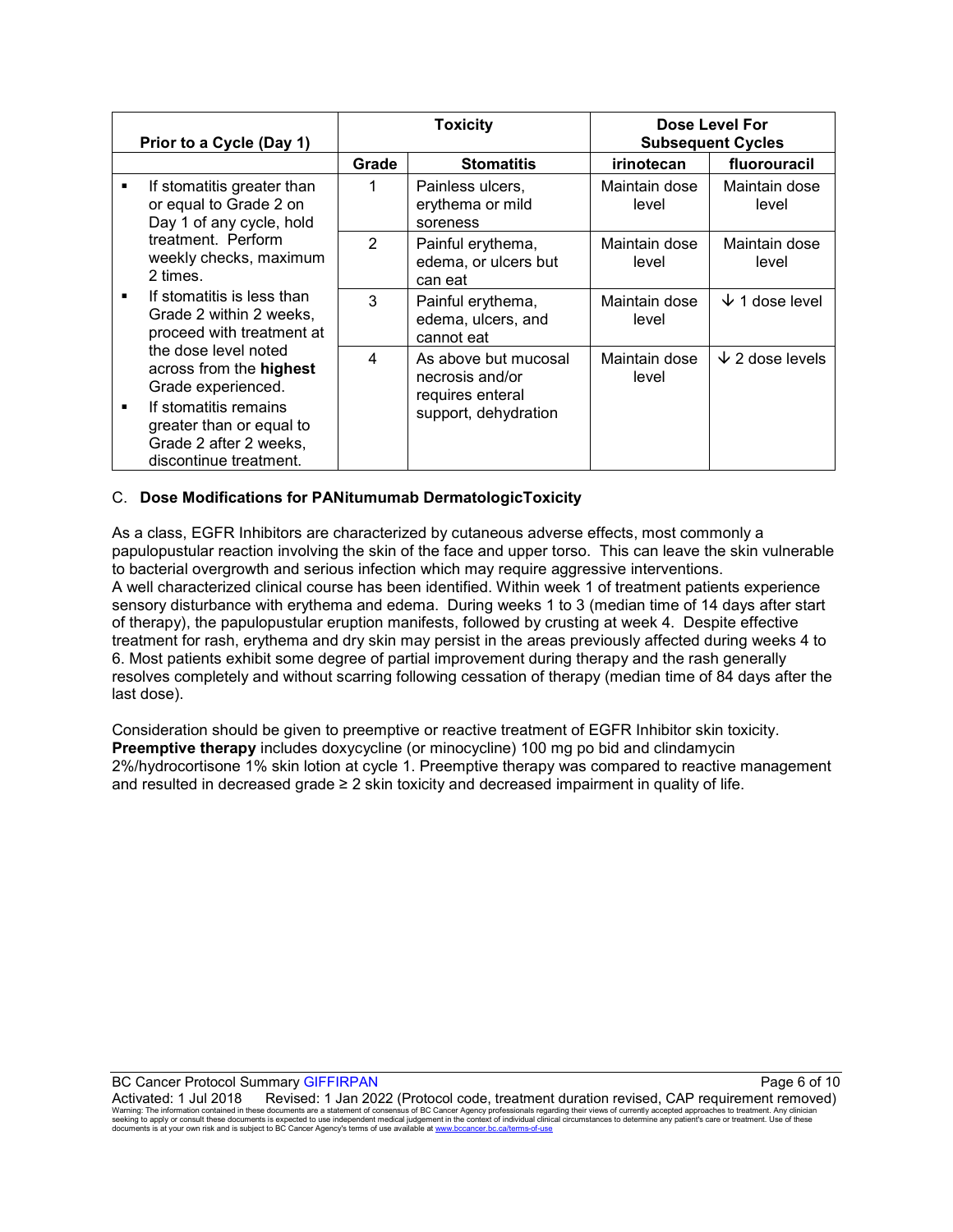Reactive management is summarized below.

| Grade        | <b>Toxicity</b>                                                                                                                        | <b>PANItumumab dose</b>                                                                                                                                                                                                                                                                                                                                                                                                                                                               |
|--------------|----------------------------------------------------------------------------------------------------------------------------------------|---------------------------------------------------------------------------------------------------------------------------------------------------------------------------------------------------------------------------------------------------------------------------------------------------------------------------------------------------------------------------------------------------------------------------------------------------------------------------------------|
| 1            | Macular or papular<br>eruption or erythema with<br>no associated symptoms                                                              | Maintain dose level<br>Consider clindamycin 2% and hydrocortisone 1% in a<br>lotion to be applied topically BID as needed.                                                                                                                                                                                                                                                                                                                                                            |
| $\mathbf{2}$ | Macular or papular<br>eruption or erythema with<br>pruritus or other<br>symptoms that are<br>tolerable or interfere with<br>daily life | Maintain dose level<br>Consider clindamycin 2% and hydrocortisone 1% in a<br>lotion to be applied topically BID as needed + minocycline<br>100 mg PO BID for 1 to 2 weeks or longer as needed.                                                                                                                                                                                                                                                                                        |
| 3            | Severe, generalised<br>erythroderma or macular,<br>papular or vesicular<br>eruption                                                    | Withhold infusion for 2 to 4 weeks:<br>When improvement to Grade 2 or less, continue at<br>50% of original dose; If toxicities do not worsen,<br>escalate by 25% increments of original dose until<br>recommended starting dose is reached<br>If no improvement, discontinue PANitumumab<br>Continue treatment with clindamycin 2% and<br>hydrocortisone 1% in a lotion to be applied topically BID<br>as needed + minocycline 100 mg PO BID for 1 to 2 weeks<br>or longer as needed. |
| 4            | Generalized exfoliative,<br>ulcerative or blistering<br>skin toxicity                                                                  | Discontinue treatment.                                                                                                                                                                                                                                                                                                                                                                                                                                                                |

The prevention or management of EGFR inhibitor related skin toxicities not only improves or maintains patient quality of life, it prevents dose reduction or discontinuation of potentially effective therapy.

It is recommended that patients wear sunscreen and a hat and limit sun exposure as sunlight can exacerbate any skin reactions.

Activities and skin care products that dry the skin should be avoided such as long, hot showers, and alcohol-based or perfumed skin care products. Greasy ointments should be avoided. Frequent moisturizing with alcohol-free emollient creams is recommended.

This rash is distinct from acne vulgaris and therefore, other topical acne treatments should not be applied.

Other less frequent manifestations are: dry skin, pruritus, fissures, palmar-plantar rash, hyperkeratosis, telangiectasia, hyperpigmentation, paronychia and blisters.

BC Cancer Protocol Summary GIFFIRPAN Page 7 of 10 AM AND TO A SAME RADIO AND THE RESEARCH PAGE 7 Of 10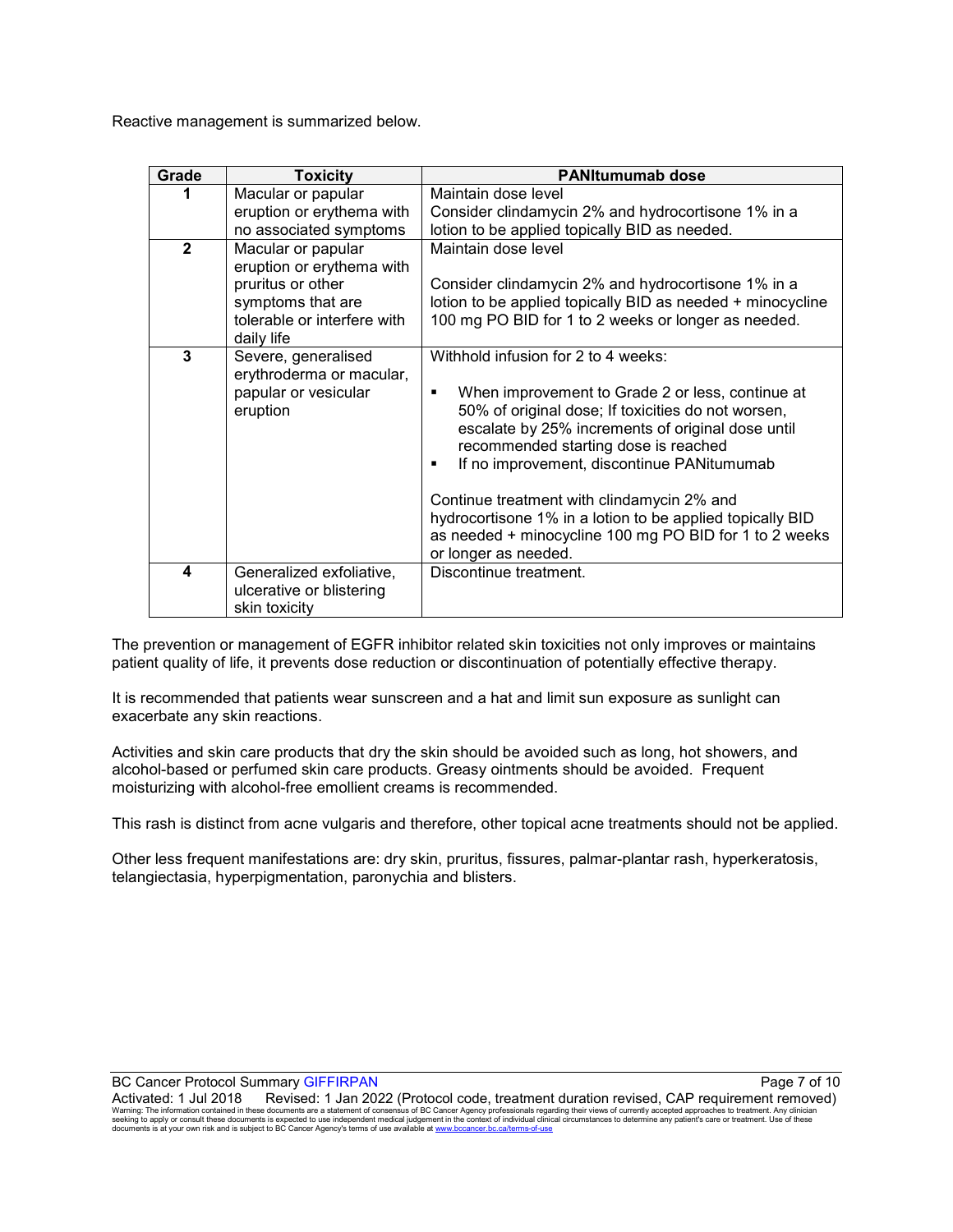#### **D. Dose Modifications and Management of PANitumumab Hypomagnesemia**

Serious cases may be asymptomatic and have been reported greater than 6 weeks after initiation of treatment. Symptoms include severe weakness and fatigue. Concern is cardiac arrhythmias which may be associated with hypokalemia. Magnesium levels should be monitored closely and regular infusions of magnesium sulfate as well as oral supplementation may be required. Monitoring of potassium and calcium may also be required.

| IV            | <b>Serum Magnesium</b>        | <b>Management</b>                                                                                                                                                             |
|---------------|-------------------------------|-------------------------------------------------------------------------------------------------------------------------------------------------------------------------------|
|               | 0.5 mmol/L to less than LLN   | Continue PANitumumab. Consider daily oral<br>magnesium replacement                                                                                                            |
| $\mathcal{P}$ | $0.4$ to less than 0.5 mmol/L | Continue PANitumumab and initiate daily oral<br>magnesium replacement and magnesium sulfate 5 G<br>IV in 100 mL NS over 3 hours every 2 weeks                                 |
| 3             | 0.3 to less than 0.4 mmol/L   | if symptomatic - hold PANitumumab until improved to<br>Grade 2. If asymptomatic - increase supplementation<br>to magnesium sulfate 5 G IV in 100 mL NS over 3<br>hours weekly |
| 4             | Less than 0.3 mmol/L          | Hold PANitumumab until asymptomatic and improved<br>to Grade 2 - increase supplementation to<br>magnesium sulfate 5 G IV in 100 mL NS over 3 hours<br>twice weekly.           |

Oral preparations of magnesium may be poorly tolerated resulting in poor compliance due to potential for diarrhea. Diarrhea is dose dependent. Combination product with calcium may reduce incidence of diarrhea.

| <b>Magnesium Preparation</b> | <b>Elemental Magnesium content</b>  | <b>Dosage</b>          |
|------------------------------|-------------------------------------|------------------------|
| Magnesium complex            | Each 250 mg tablet contains 250 mg  | 1 tablet twice daily   |
| Magnesium glucoheptonate     | Each 15mL of 100 mg/mL solution     | $15 - 30$ mL up to 4   |
|                              | contains 76.8 mg                    | times daily            |
| Magnesium oxide              | Each 420 mg tablet contains 252 mg  | 1 tablet twice daily   |
| Calcium: Magnesium           | Each 333/167 tablet contains 167 mg | 1 tablet 3 times daily |

### **PRECAUTIONS**

- 1. **Diarrhea:** may be life threatening and requires prompt, aggressive treatment.
	- **Early diarrhea** or abdominal cramps occurring within the first 24 hours is treated with **atropine** 0.3 to 1.2 mg IV or SC. Prophylactic atropine may be required for subsequent treatments.
	- **Late diarrhea** has an onset of 5 to 11 days post-treatment, a duration of 3 to 7 days and must be treated promptly with **loperamide** (eq, IMODIUM®). The loperamide dose is higher than recommended by the manufacturer. Instruct patient to have loperamide on hand and start treatment at the first poorly formed or loose stool, or earliest onset of more frequent stool than usual:
		- **4 mg stat**
		- **then 2 mg every 2 hours until diarrhea-free for 12 hours**
		- **may take 4 mg every 4 hours at night**
	- The use of drinks such as GATORADE<sup>®</sup> or POWERADE<sup>®</sup> to replace fluid & body salts is recommended.
	- Consideration should be given to the use of an oral fluoroquinolone (e.g., ciprofloxacin) in patients with persistent diarrhea despite adequate loperamide or if a fever develops in the setting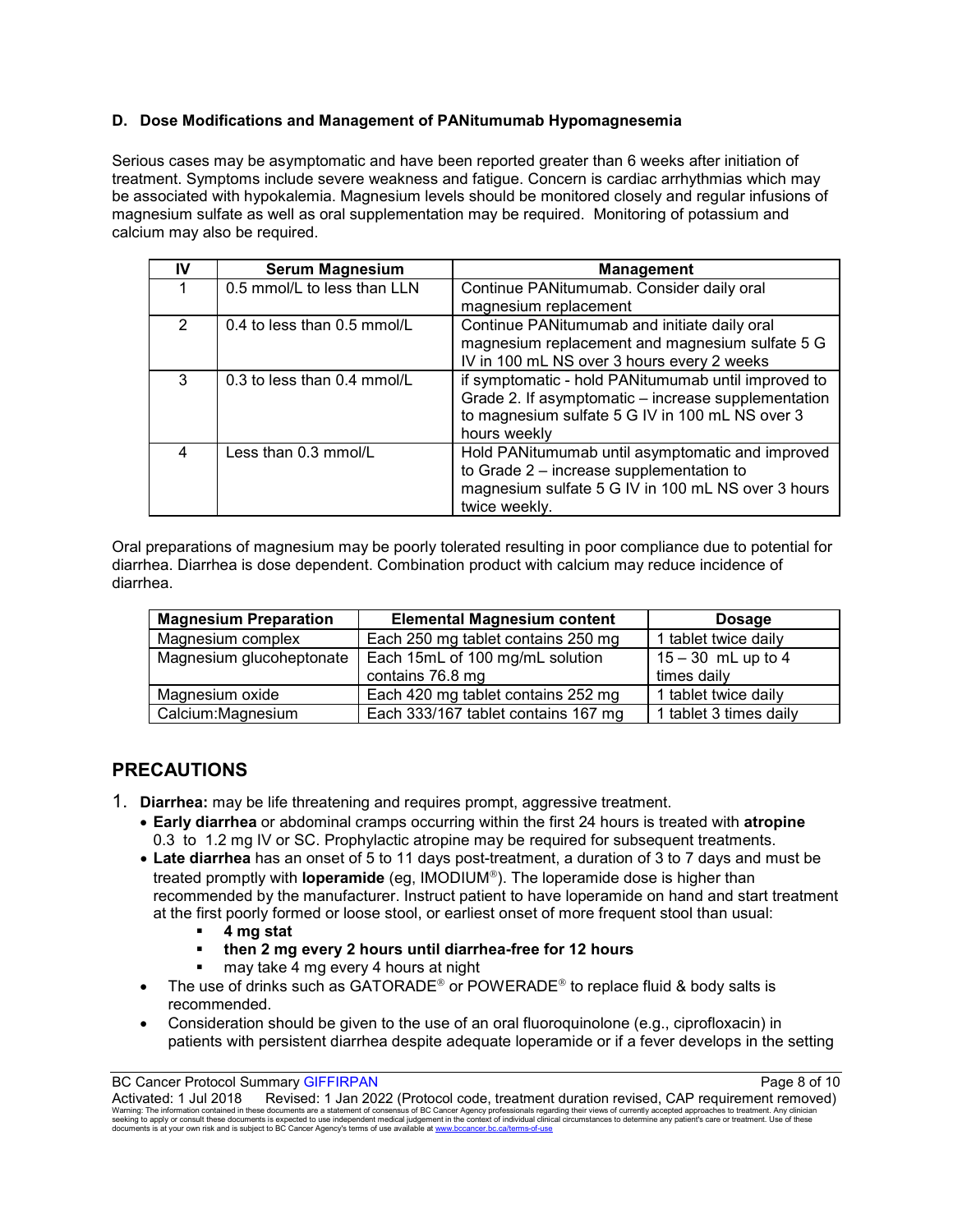of diarrhea, even without neutropenia. If diarrhea persists for longer than 48 hours then hospitalization for parenteral hydration should be considered.

- Acute renal failure has been observed in patients with severe diarrhea and dehydration receiving PANitumumab. PANitumumab and chemotherapy should be withheld until resolution.
- In addition to the risk of diarrhea-induced dehydration, patients on warfarin are at risk for an elevation in INR and an increased risk of bleeding.
- 2. **Other cholinergic symptoms:** may occur during or shortly after infusion of irinotecan including rhinorrhea, increased salivation, lacrimation, diaphoresis and flushing. These should be treated with atropine 0.3 mg to 0.6 mg IV or SC. This dose may be repeated at the physician's discretion. Blood pressure and heart rate should be monitored. Prophylactic atropine may be required for subsequent treatments.
- 3. **PANitumumab Hypersensitivity Reactions (HSR):** severe infusion reactions, including anaphylactic reactions, bronchospasm and hypotension have occurred with the administration of PANitumumab in approximately 1% of patients, very rarely with a fatal outcome. Late onset HSR have also occurred and it is recommended that patients be warned of this possibility.
- 4. **Pulmonary Toxicity: Interstitial lung disease** has been reported with EGFR inhibitors. Interstitial lung disease and interstitial pneumonitis are rare (<1% for PANitumumab). Worsening of preexisting lung conditions is also reported with PANitumumab. Investigation of acute symptoms is warranted and PANitumumab should be withheld in the event of onset or worsening of respiratory symptoms. If pneumonitis or lung infiltrates are confirmed, treatment should be discontinued. Severe pulmonary toxicity consisting of dyspnea, fever and reticulonodular pattern on chest x-ray has been reported rarely with irinotecan. Supportive care is required and respiratory consultation should be considered.
- 5. **Neutropenia**: Fever or other evidence of infection must be assessed promptly and treated aggressively.
- 6. **Gilbert's syndrome:** Increases the risk of irinotecan-induced toxicity. A screen for Gilbert's Syndrome using direct/indirect serum bilirubin is recommended.
- 7. **Hepatic dysfunction:** Irinotecan has not been studied in patients with bilirubin greater than 35 micromol/L or ALT greater than 3x the upper limit of normal if no liver metastases, or ALT greater than 5x the upper limit of normal with liver metastases. The risk of severe neutropenia may be increased in patients with a serum bilirubin of 17 to 35 micromol/L.
- 8. **Prior pelvic radiotherapy** or radiotherapy to greater than 15% of the bone marrow bearing area may increase the degree of myelosuppression associated with FOLFIRI, and caution is recommended in these cases. Close monitoring of the CBC is essential.
- 9. **Stomatitis**: Sucking ice chips may be considered for patients experiencing stomatitis. Remove dentures and place ice chips in mouth five minutes before chemotherapy. Continuously swish in mouth for 30 minutes, replenishing as ice melts. This may cause numbness or headaches, which subside quickly.
- 10. **Myocardial** ischemia and angina occurs rarely in patients receiving fluorouracil or capecitabine. Development of cardiac symptoms including signs suggestive of ischemia or of cardiac arrhythmia is an indication to discontinue treatment. If there is development of cardiac symptoms patients should have urgent cardiac assessment. Generally re-challenge with either fluorouracil or capecitabine is not recommended as symptoms potentially have a high likelihood of recurrence which can be severe or even fatal. Seeking opinion from cardiologists and oncologists with expert knowledge about fluorouracil / capecitabine toxicity is strongly advised under these circumstances. The toxicity should also be noted in the patient's allergy profile.
- 11. **Dihydropyrimidine dehydrogenase (DPD) deficiency** may result in severe and unexpected toxicity – stomatitis, diarrhea, neutropenia, neurotoxicity – secondary to reduced drug metabolism. This deficiency is thought to be present in about 3% of the population.
- 12. **Potential Drug Interactions:** Anticonvulsants and other drugs which induce Cytochrome P450 3A4 isoenzyme activity e.g. Carbamazepine, Phenytoin and St John's Wort may decrease the therapeutic and toxic effects of irinotecan. Prochlorperazine may increase the incidence of akathisia and should be avoided on the day of irinotecan treatment.

Activated: 1 Jul 2018 Revised: 1 Jan 2022 (Protocol code, treatment duration revised, CAP requirement removed)<br>Warning: The information contained in these documents are a statement of consensus of BC Cancer Agency prof